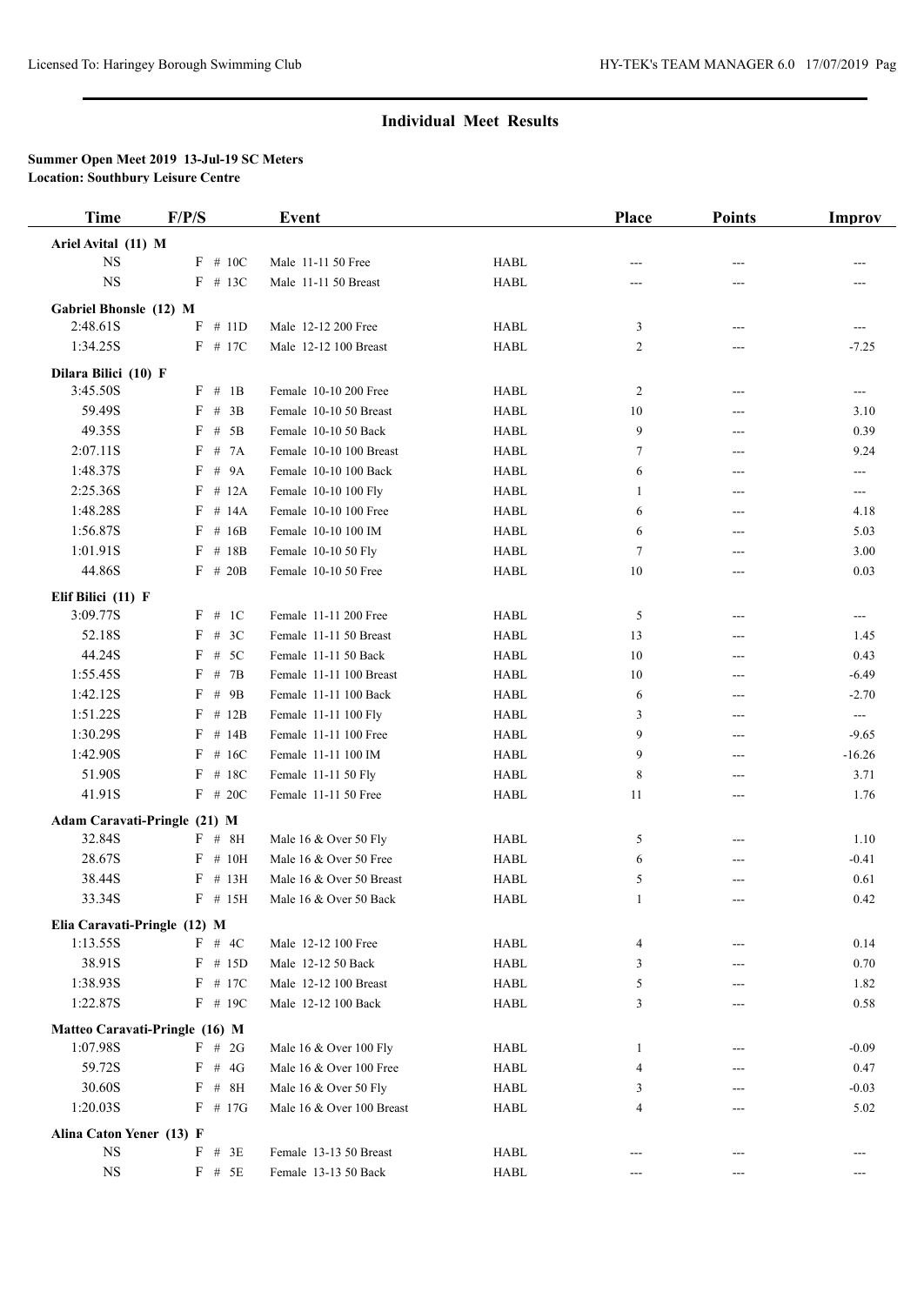| <b>Time</b>                          | F/P/S     | Event                   |             | <b>Place</b>   | <b>Points</b> | <b>Improv</b> |
|--------------------------------------|-----------|-------------------------|-------------|----------------|---------------|---------------|
| Selena Charalambous (10) F           |           |                         |             |                |               |               |
| 44.93S                               | $F \# 3B$ | Female 10-10 50 Breast  | <b>HABL</b> | $\overline{c}$ | $---$         | $-1.95$       |
| 42.79S                               | $F$ # 5B  | Female 10-10 50 Back    | <b>HABL</b> | 5              | ---           | 0.79          |
| 1:43.99S                             | F # 7A    | Female 10-10 100 Breast | <b>HABL</b> | 3              | ---           | $-1.95$       |
| 1:37.93S                             | $F$ # 9A  | Female 10-10 100 Back   | <b>HABL</b> | 5              | ---           | $-6.64$       |
| Luke Ellingham (14) M                |           |                         |             |                |               |               |
| 1:17.84S                             | $F$ # 2E  | Male 14-14 100 Fly      | <b>HABL</b> | 1              | $---$         | $\sim$ $\sim$ |
| 1:07.54S                             | $F$ # 4E  | Male 14-14 100 Free     | <b>HABL</b> | $\overline{4}$ | ---           | $-4.70$       |
| 1:17.50S                             | $F$ # 6F  | Male 14-14 100 IM       | <b>HABL</b> | 1              | ---           | $-0.69$       |
| 33.79S DQ                            | $F$ # 8F  | Male 14-14 50 Fly       | <b>HABL</b> | ---            | $---$         | $\sim$        |
| 30.17S                               | $F$ # 10F | Male 14-14 50 Free      | <b>HABL</b> | $\overline{4}$ | ---           | 0.09          |
| 36.53S                               | $F$ # 13F | Male 14-14 50 Breast    | <b>HABL</b> | 2              | ---           | $-1.02$       |
| 38.35S                               | $F$ # 15F | Male 14-14 50 Back      | <b>HABL</b> | 6              | $---$         | 1.12          |
| 1:26.00S                             | $F$ # 17E | Male 14-14 100 Breast   | <b>HABL</b> | 2              | ---           | 3.15          |
| 1:21.37S                             | $F$ # 19E | Male 14-14 100 Back     | <b>HABL</b> | $\overline{4}$ | ---           | $---$         |
| Elena Eyres (13) F                   |           |                         |             |                |               |               |
| 1:46.89S DQ                          | F # 7D    | Female 13-13 100 Breast | <b>HABL</b> | $---$          | ---           | ---           |
| 1:37.28S                             | $F$ # 9D  | Female 13-13 100 Back   | <b>HABL</b> | 7              | ---           | $---$         |
| 1:23.96S                             | $F$ # 14D | Female 13-13 100 Free   | <b>HABL</b> | 12             | ---           | 0.99          |
| 1:38.18S                             | $F$ # 16E | Female 13-13 100 IM     | <b>HABL</b> | 8              | ---           | $-0.55$       |
|                                      |           |                         |             |                |               |               |
| Adriana Fazzani (12) F<br>2:57.28S   | F # 1D    | Female 12-12 200 Free   | <b>HABL</b> | 6              | $---$         | 4.16          |
| 45.18S                               | F # 3D    | Female 12-12 50 Breast  | <b>HABL</b> | 11             | ---           | 0.89          |
| 40.26S                               | $F$ # 5D  | Female 12-12 50 Back    | <b>HABL</b> | 7              | ---           | $-2.38$       |
| 1:40.20S                             | F # 7C    | Female 12-12 100 Breast | <b>HABL</b> | 9              | ---           | 1.67          |
| 1:34.16S                             | $F$ # 9C  | Female 12-12 100 Back   | <b>HABL</b> | 6              | ---           | 3.64          |
| 1:18.44S                             | $F$ # 14C | Female 12-12 100 Free   | <b>HABL</b> | 10             | ---           | $-4.56$       |
| 1:30.53S                             | $F$ # 16D | Female 12-12 100 IM     | <b>HABL</b> | 8              | ---           | 2.36          |
| 43.43S                               | $F$ # 18D | Female 12-12 50 Fly     | <b>HABL</b> | 9              |               | 1.41          |
| 35.72S                               | $F$ # 20D | Female 12-12 50 Free    | <b>HABL</b> | 10             | ---           | 0.75          |
|                                      |           |                         |             |                | ---           |               |
| Isabella Floriani (11) F<br>2:45.74S | F # 1C    |                         | <b>HABL</b> |                |               |               |
|                                      |           | Female 11-11 200 Free   |             | 2              |               | $-0.51$       |
| 48.26S                               | F # 3C    | Female 11-11 50 Breast  | HABL        | 10             |               | $-1.16$       |
| 42.56S                               | F # 5C    | Female 11-11 50 Back    | HABL        | 9              |               | 0.40          |
| 1:17.36S                             | $F$ # 14B | Female 11-11 100 Free   | HABL        | 2              |               | $-9.56$       |
| 1:32.97S                             | $F$ # 16C | Female 11-11 100 IM     | HABL        | 7              | ---           | 0.79          |
| Bianca Gomez-Velasco (12) F          |           |                         |             |                |               |               |
| 41.77S                               | $F \# 3D$ | Female 12-12 50 Breast  | HABL        | 3              | ---           | $-0.27$       |
| 1:30.28S                             | F # 7C    | Female 12-12 100 Breast | HABL        | 2              |               | $-2.19$       |
| 1:22.35S                             | F # 9C    | Female 12-12 100 Back   | HABL        | 3              | ---           | $-4.13$       |
| 1:31.73S                             | $F$ # 12C | Female 12-12 100 Fly    | <b>HABL</b> | 5              |               | $-5.86$       |
| 39.23S                               | $F$ # 18D | Female 12-12 50 Fly     | HABL        | 4              |               | $-0.32$       |
| 32.43S                               | $F$ # 20D | Female 12-12 50 Free    | <b>HABL</b> | 3              | ---           | $-0.23$       |
| Georgia Greensmith (11) F            |           |                         |             |                |               |               |
| 1:19.51S                             | $F$ # 14B | Female 11-11 100 Free   | <b>HABL</b> | 5              |               | $-1.70$       |
| 1:32.01S                             | $F$ # 16C | Female 11-11 100 IM     | <b>HABL</b> | 6              |               | $-0.71$       |
| 46.28S                               | $F$ # 18C | Female 11-11 50 Fly     | HABL        | 7              |               | 3.57          |
| 36.63S                               | $F$ # 20C | Female 11-11 50 Free    | HABL        | 8              |               | 1.99          |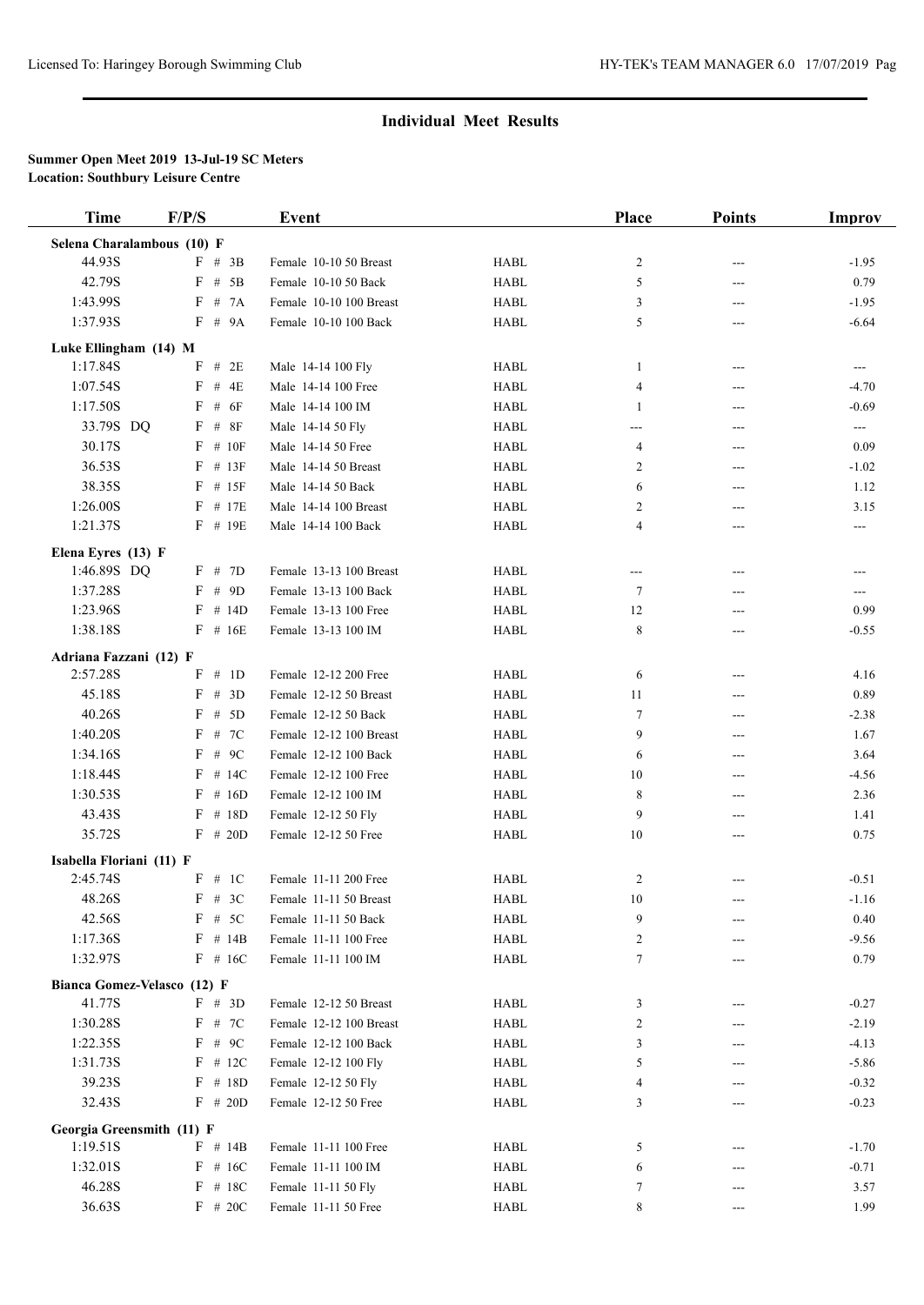| <b>Time</b>                    | F/P/S                        | <b>Event</b>            |             | Place          | <b>Points</b> | <b>Improv</b>     |
|--------------------------------|------------------------------|-------------------------|-------------|----------------|---------------|-------------------|
| Maja Grzybek (12) F            |                              |                         |             |                |               |                   |
| 42.64S                         | F # 3D                       | Female 12-12 50 Breast  | <b>HABL</b> | $\tau$         | ---           | $-0.52$           |
| 39.60S                         | # $5D$<br>F                  | Female 12-12 50 Back    | <b>HABL</b> | 6              | ---           | $-0.60$           |
| 1:37.67S                       | $_{\rm F}$<br># 7C           | Female 12-12 100 Breast | <b>HABL</b> | 8              | ---           | $-1.33$           |
| 1:11.85S                       | F<br># 14C                   | Female 12-12 100 Free   | <b>HABL</b> | 4              | ---           | $-4.12$           |
| 1:25.70S                       | # 16D<br>F                   | Female 12-12 100 IM     | <b>HABL</b> | 5              | ---           | $-0.70$           |
| 39.65S                         | # 18D<br>F                   | Female 12-12 50 Fly     | <b>HABL</b> | 7              | ---           | $-1.13$           |
| 32.76S                         | F<br># 20 $D$                | Female 12-12 50 Free    | <b>HABL</b> | 5              | ---           | 0.58              |
|                                | Stephen Harden Wilson (14) M |                         |             |                |               |                   |
| <b>NS</b>                      | $F$ # 4E                     | Male 14-14 100 Free     | <b>HABL</b> | ---            | ---           | ---               |
| <b>NS</b>                      | # $6F$<br>F                  | Male 14-14 100 IM       | <b>HABL</b> | ---            | ---           | ---               |
| <b>NS</b>                      | $\#$<br>8F<br>F              | Male 14-14 50 Fly       | <b>HABL</b> | ---            | ---           | ---               |
| <b>NS</b>                      | # 10F<br>F                   | Male 14-14 50 Free      | <b>HABL</b> | ---            | ---           | ---               |
| 2:27.08S                       | $F$ # 11F                    | Male 14-14 200 Free     | <b>HABL</b> | 3              | ---           | $-0.75$           |
| 35.33S                         | $F$ # 15F                    | Male 14-14 50 Back      | <b>HABL</b> | 4              | ---           | $-0.42$           |
| 1:18.84S                       | $F$ # 19E                    | Male 14-14 100 Back     | <b>HABL</b> | 3              | ---           | $-0.24$           |
|                                |                              |                         |             |                |               |                   |
| Josie Hesketh (11) F<br>38.23S | F # 5C                       | Female 11-11 50 Back    | <b>HABL</b> | 3              |               |                   |
| 1:25.94S                       | $F$ # 9B                     | Female 11-11 100 Back   | <b>HABL</b> | $\overline{c}$ | ---           | 1.20<br>1.41      |
|                                |                              |                         |             |                | ---           |                   |
| Jamie Holland (13) M           |                              |                         |             |                |               |                   |
| 1:15.77S                       | F # 4D                       | Male 13-13 100 Free     | <b>HABL</b> | $\tau$         | ---           | $-0.85$           |
| 38.46S                         | #8E<br>F                     | Male 13-13 50 Fly       | <b>HABL</b> | 4              | ---           | 0.03              |
| 33.90S                         | # 10E<br>F                   | Male 13-13 50 Free      | <b>HABL</b> | 8              | ---           | $-0.05$           |
| 2:39.90S                       | # 11E<br>F                   | Male 13-13 200 Free     | <b>HABL</b> | 1              | ---           | $-4.04$           |
| 41.84S                         | $F$ # 15E                    | Male 13-13 50 Back      | <b>HABL</b> | 5              | ---           | $-0.16$           |
| Kathryn Holland (13) F         |                              |                         |             |                |               |                   |
| 1:26.34S                       | $F$ # 9D                     | Female 13-13 100 Back   | <b>HABL</b> | $\overline{c}$ | ---           | 0.80              |
| 1:14.50S                       | $F$ # 14D                    | Female 13-13 100 Free   | <b>HABL</b> | $\tau$         | ---           | $-1.14$           |
| <b>NS</b>                      | F<br># 18E                   | Female 13-13 50 Fly     | <b>HABL</b> | ---            | ---           | ---               |
| 33.97S                         | $F$ # 20E                    | Female 13-13 50 Free    | <b>HABL</b> | 8              | ---           | $-0.70$           |
| Hayden Hoole (15) M            |                              |                         |             |                |               |                   |
| 58.85S                         | F # 4F                       | Male 15-15 100 Free     | <b>HABL</b> | 2              |               | 0.05              |
| 1:07.08S                       | $\mathrm{F}$ # 6G            | Male 15-15 100 IM       | <b>HABL</b> |                |               | $-0.54$           |
| 28.81S                         | F<br>#8G                     | Male 15-15 50 Fly       | HABL        | 2              | ---           | 0.41              |
| 26.65S                         | $F$ # 10G                    | Male 15-15 50 Free      | HABL        | $\overline{4}$ | ---           | 0.42              |
| <b>NS</b>                      | $F \# 11G$                   | Male 15-15 200 Free     | HABL        | ---            | ---           | $\qquad \qquad -$ |
| 35.59S                         | $F$ # 13G                    | Male 15-15 50 Breast    | HABL        | 2              |               | 1.15              |
| 31.03S                         | $F$ # 15G                    | Male 15-15 50 Back      | <b>HABL</b> | $\overline{c}$ |               | 0.23              |
| Faith Jones (13) F             |                              |                         |             |                |               |                   |
| 40.95S                         | $F$ # 5E                     | Female 13-13 50 Back    | HABL        | 6              |               | 0.31              |
| 1:30.31S                       | F # 9D                       | Female 13-13 100 Back   | HABL        | 5              |               | $-1.78$           |
|                                |                              |                         |             |                |               |                   |
| Rory Keenan-Gray (12) M        |                              |                         |             |                |               |                   |
| NS                             | $F \# 10D$                   | Male 12-12 50 Free      | HABL        |                |               |                   |
| Leila Mentesh (15) F           |                              |                         |             |                |               |                   |
| 1:15.38S                       | $F$ # 14F                    | Female 15-15 100 Free   | HABL        | 4              |               | 1.64              |
| 1:24.27S                       | $F$ # 16G                    | Female 15-15 100 IM     | <b>HABL</b> | 1              |               | $-0.51$           |
| 37.13S                         | $F$ # 18G                    | Female 15-15 50 Fly     | HABL        | 5              |               | 2.06              |
| 34.01S                         | $F$ # 20G                    | Female 15-15 50 Free    | HABL        | 5              | ---           | 1.16              |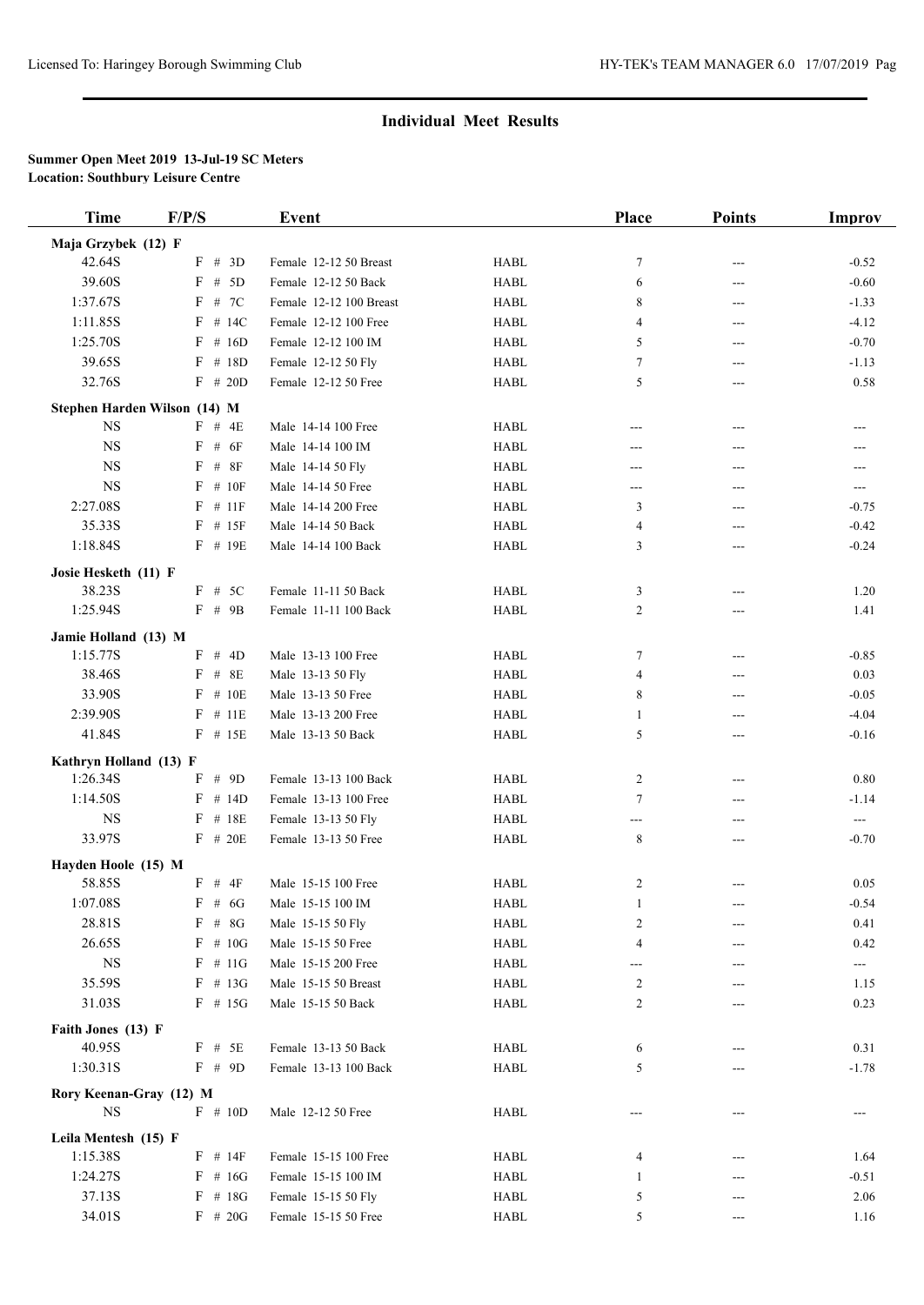| <b>Time</b>                            | F/P/S        | Event                   |             | Place          | <b>Points</b> | Improv   |
|----------------------------------------|--------------|-------------------------|-------------|----------------|---------------|----------|
| Katy Mitchell (12) F                   |              |                         |             |                |               |          |
| <b>NS</b>                              | F # 3D       | Female 12-12 50 Breast  | <b>HABL</b> | $---$          | $---$         | ---      |
| <b>NS</b>                              | $F$ # 5D     | Female 12-12 50 Back    | <b>HABL</b> | ---            | ---           | ---      |
| <b>NS</b>                              | $F$ # 16D    | Female 12-12 100 IM     | <b>HABL</b> | ---            | ---           | ---      |
| <b>NS</b>                              | $F$ # 18D    | Female 12-12 50 Fly     | <b>HABL</b> | ---            | ---           |          |
| <b>NS</b>                              | $F$ # 20D    | Female 12-12 50 Free    | <b>HABL</b> | ---            | ---           | ---      |
| Alexander Mulvihill (12) M             |              |                         |             |                |               |          |
| 44.80S                                 | $F$ # 13D    | Male 12-12 50 Breast    | <b>HABL</b> | 1              | ---           | 1.34     |
| 40.19S                                 | $F$ # 15D    | Male 12-12 50 Back      | <b>HABL</b> | 4              | ---           | 0.22     |
| 1:37.01S                               | $F$ # 17C    | Male 12-12 100 Breast   | <b>HABL</b> | 3              | $---$         | $-0.16$  |
| 1:28.31S                               | $F$ # 19C    | Male 12-12 100 Back     | <b>HABL</b> | 4              | ---           | $---$    |
| <b>Shameiah Nanton (10) F</b>          |              |                         |             |                |               |          |
| 49.20S                                 | $F \# 3B$    | Female 10-10 50 Breast  | <b>HABL</b> | 7              | ---           | $-0.97$  |
| 44.68S                                 | $F$ # 5B     | Female 10-10 50 Back    | <b>HABL</b> | 8              | ---           | 1.96     |
| 1:54.96S                               | $F$ # 7A     | Female 10-10 100 Breast | <b>HABL</b> | 6              | ---           | 2.60     |
| 1:32.05S                               | $F$ # $9A$   | Female 10-10 100 Back   | <b>HABL</b> | 2              | ---           | ---      |
| 1:25.84S                               | $F$ # 14A    | Female 10-10 100 Free   | <b>HABL</b> | $\overline{4}$ | ---           | 1.97     |
| 1:39.93S DQ                            | $F$ # 16B    | Female 10-10 100 IM     | <b>HABL</b> | ---            | ---           | $\cdots$ |
| 48.22S DQ                              | $F$ # 18B    | Female 10-10 50 Fly     | <b>HABL</b> | ---            | ---           | ---      |
| 38.09S                                 | $F$ # 20B    | Female 10-10 50 Free    | <b>HABL</b> | 8              | ---           | 2.26     |
|                                        |              |                         |             |                |               |          |
| Jason Pedraza-Eguia (10) M<br>1:45.20S | F # 4A       | Male 10-10 100 Free     | <b>HABL</b> | 12             | ---           | $-7.92$  |
| 46.71S                                 | $F \# 10B$   | Male 10-10 50 Free      | <b>HABL</b> | 15             |               | $-10.67$ |
|                                        |              |                         |             |                | ---           |          |
| Francesca Rattigan (11) F              |              |                         |             |                |               |          |
| 37.10S                                 | $F$ # 5C     | Female 11-11 50 Back    | <b>HABL</b> | 1              | ---           | $-1.05$  |
| 1:28.14S                               | $F$ # 9B     | Female 11-11 100 Back   | <b>HABL</b> | 3              | ---           | 2.50     |
| 1:22.60S                               | $F$ # 14B    | Female 11-11 100 Free   | <b>HABL</b> | 7              | ---           | 3.24     |
| 38.69S                                 | $F$ # 18C    | Female 11-11 50 Fly     | <b>HABL</b> | 3              | ---           | 2.26     |
| 33.86S                                 | $F$ # 20C    | Female 11-11 50 Free    | <b>HABL</b> | 3              | ---           | 0.68     |
| Elizabeth Reed (14) F                  |              |                         |             |                |               |          |
| 36.77S                                 | $F$ # 5F     | Female 14-14 50 Back    | <b>HABL</b> | 5              | ---           | 0.67     |
| 1:19.94S                               | $F$ # 9E     | Female 14-14 100 Back   | <b>HABL</b> | 4              | ---           | 0.16     |
| 1:24.97S                               | $F$ # 12E    | Female 14-14 100 Fly    | <b>HABL</b> | 4              |               | 3.25     |
| 1:23.09S                               | $F$ # 16F    | Female 14-14 100 IM     | <b>HABL</b> | 6              | ---           | $-0.01$  |
| 37.00S                                 | $F$ # 18 $F$ | Female 14-14 50 Fly     | <b>HABL</b> | 5              |               | 2.00     |
| 33.78S                                 | $F$ # 20 $F$ | Female 14-14 50 Free    | HABL        | 8              | ---           | 1.57     |
| Luca Ridard (11) M                     |              |                         |             |                |               |          |
| 1:07.79S                               | F # 4B       | Male 11-11 100 Free     | HABL        | 1              |               | $-1.28$  |
| 1:19.20S                               | $F$ # 6C     | Male 11-11 100 IM       | HABL        | 1              | ---           | $-1.51$  |
| 37.37S                                 | F # 8C       | Male 11-11 50 Fly       | HABL        | 1              | ---           | 0.87     |
| 31.65S                                 | $F$ # 10C    | Male 11-11 50 Free      | <b>HABL</b> | 1              | ---           | $-0.21$  |
| 2:29.05S                               | $F$ # 11C    | Male 11-11 200 Free     | <b>HABL</b> | 1              | ---           | $-1.73$  |
| 41.94S                                 | $F$ # 13C    | Male 11-11 50 Breast    | <b>HABL</b> | 1              | ---           | $-0.24$  |
| 37.46S                                 | $F$ # 15C    | Male 11-11 50 Back      | <b>HABL</b> | 1              |               | 0.18     |
| 1:33.20S                               | $F$ # 17B    | Male 11-11 100 Breast   | HABL        | 1              | ---           | $-0.32$  |
| Tamsin Teixido-Kieser (13) F           |              |                         |             |                |               |          |
| $_{\rm NS}$                            | $F \# 9D$    | Female 13-13 100 Back   | <b>HABL</b> |                |               |          |
| $_{\rm NS}$                            | $F \# 14D$   | Female 13-13 100 Free   | <b>HABL</b> |                |               |          |
| <b>NS</b>                              | $F$ # 20E    | Female 13-13 50 Free    | HABL        | ---            |               |          |
|                                        |              |                         |             |                |               |          |